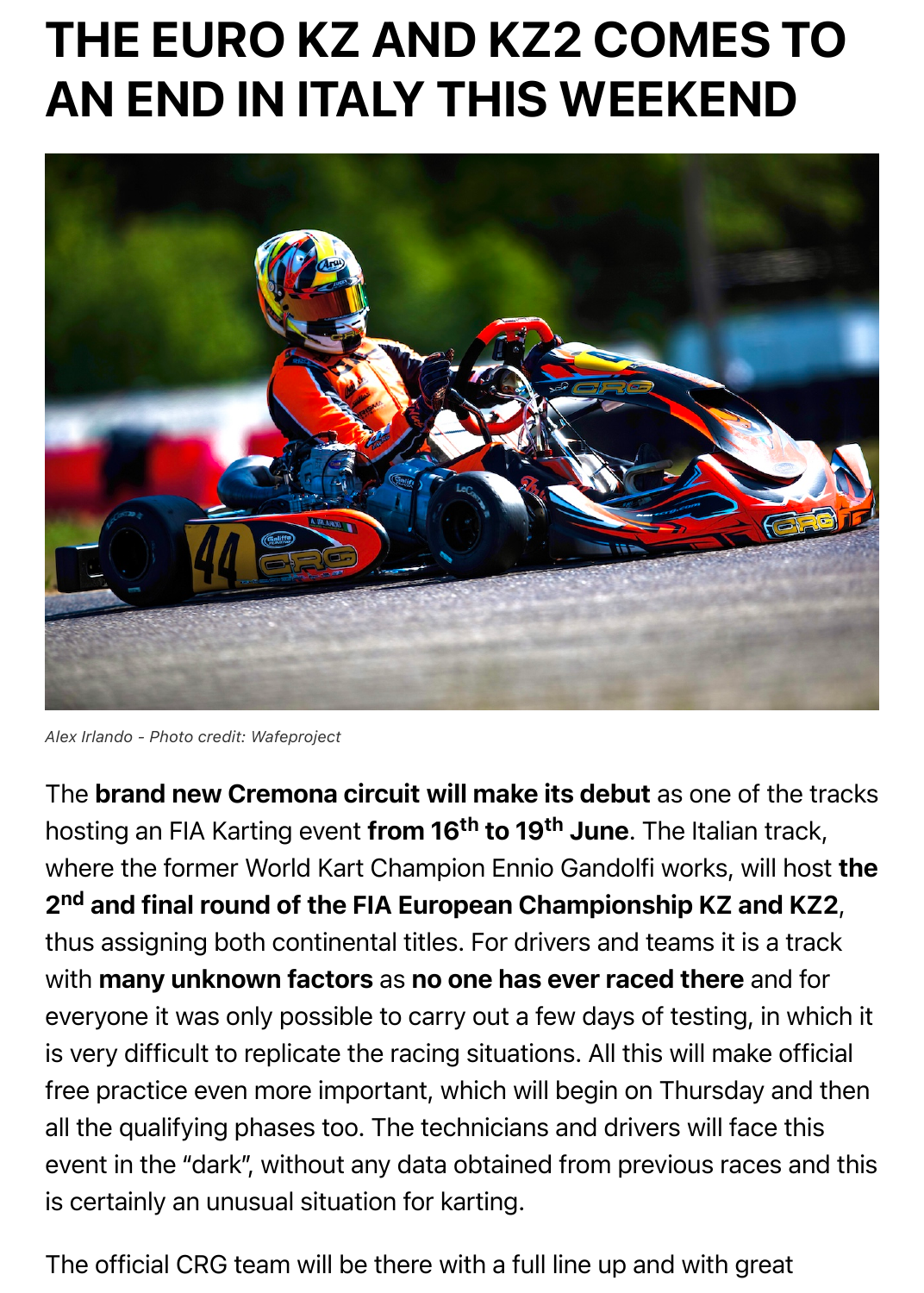quickly after the unlucky performance of Genk, as well as Brandon Nilsson, Natalia Balbo, Andrea Bosetto and Lorenzo Giannoni. In KZ top class, however, there will be 3 CRG Racing team drivers as us Jeremy Iglesias, Alex Irlando and Viktor Gustafsson.

The event program includes qualifying practice on Friday and the preliminary heats on Saturday, while the Super Heat and the Finals are scheduled for Sunday. To follow the event through the the Live timing the Live Streaming, simply connect to the website www.fiakarting.com updates and content will be provided directly from the paddock on C social media channels.

## CRG drivers' expectations

Jorge Pescador (KZ2): *"After the Genk weekend and the good races we also had in Spain I am very confident of being able to achieve an exc result. The completely new track for all the drivers will be an extra challenge and the experience of our technical staff will certainly be a in our favor this weekend. In the tests we did here, our chassis-engir* "package" went very well with the characteristics of the track and th *are all the conditions for a good race. We have a lag in the standings points, which is a lot to fill, but we know that anything can happen, s* will think about achieving the best possible result, but we will also try *finish this Championship in the top 3″.*

**Jeremy Iglesias (KZ):** "We worked a lot after the negative weekend Genk and we will try to get back to the positions that the team deser *this 2nd and final race of the European Championship. The new track will be an unknown factor for everyone: on Thursday we certainly don't* expect a lot of grip and we don't even know how the track will evolve